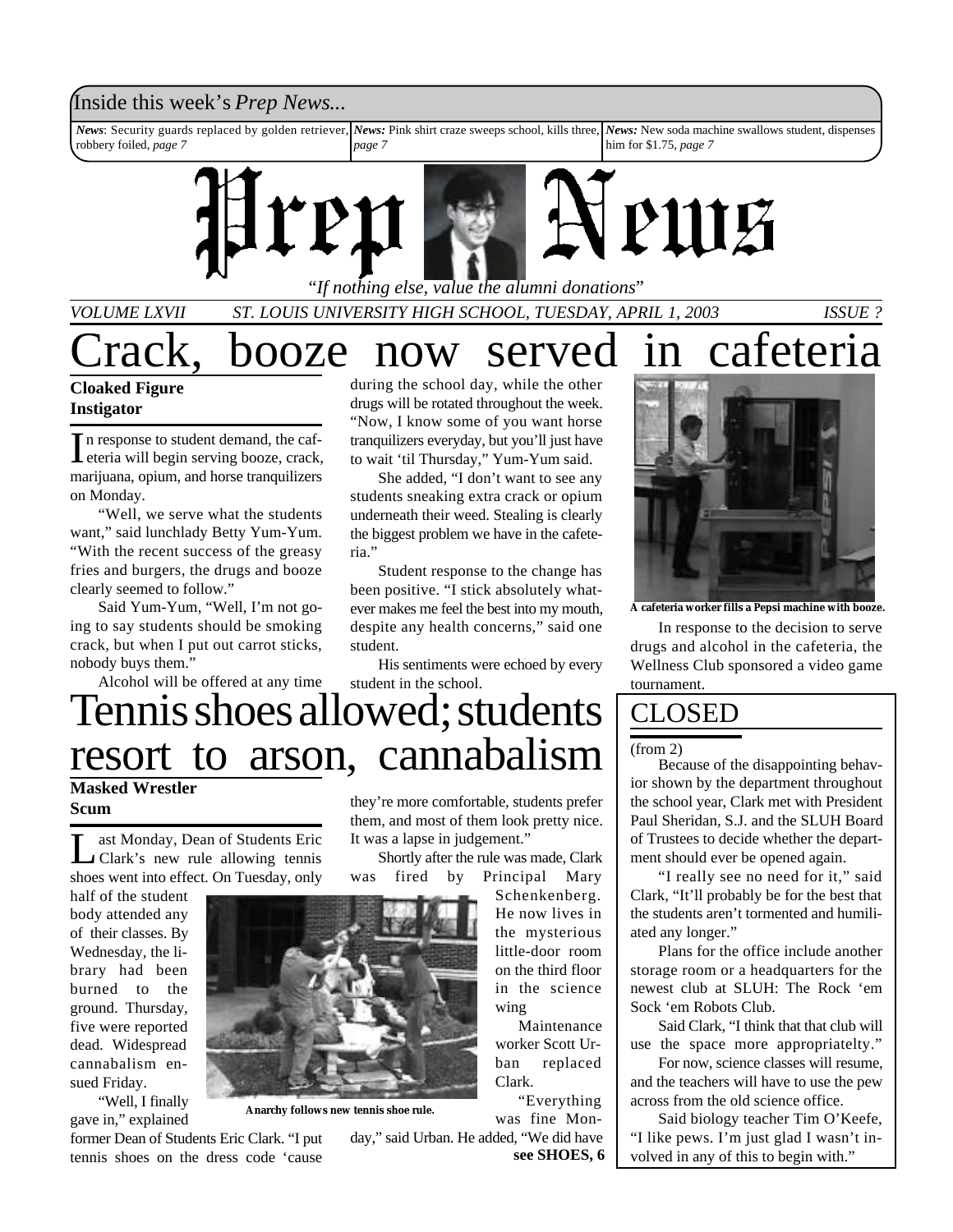# **News** April 1, 2003 Science department closed indefinitely

### **Disgruntled Employee Wildwood**

Recently, horseplay has become a<br>Reproblem among the faculty in the ecently, horseplay has become a science department. After receiving numerous warnings from Assistant Principal for Student Affairs Eric Clark, the science office has been closed indefinitely.

Clark expressed his disappointment in his colleagues, saying, "These men and women should know better. It's not every day that I have to correct them for taunting students who pass the office, but recently the issue has gone too far. Good night!"

As Clark observed Friday during activity period, the science teachers were acting "obnoxiously" by mocking sophomores for not knowing chemical equations and ridiculing juniors for their lack of knowlege of quantum physics.

## Zarrick fulfills duties as Plant Manager

### **Chump Zilla Stumper**

**O**n Thursday, Plant Manager Patrick<br>V Zarrick fulfilled his duties with a<br>watering can and a little bit of tender, n Thursday, Plant Manager Patrick Zarrick fulfilled his duties with a loving care.

"Well, just about every day, I water the plants near the switchboard and in the Jesuit Wing," said Zarrick.

There are about six plants in all to be watered: two on the switchboard, one in the Jesuit Wing foyer, and three in the Oakland doorway.

"Sometimes I sing a little bit to them, too. They like that," smiled Zarrick, humming a snatch of what this reporter assumes is a plant-growing song; if not, it's probably just some elevator music off of Smooth Jazz 106.5 fm.

> Explaining his plant-growing phi**see PLANT, 3**

"It was terrible," said one sophomore.

"Mr. Anderson and Mr. Busenhart were sitting outside the office grilling steak on a George Fore-

man grill and mocking me for not knowing the chemical equation for xanthan gum. I'm only a sophomore!"

A p p a r ently, teachers Kent Kershenski and Mary Beckemeier joined in, taunt-

ing innocent students by throwing wet wads of paper at them and laughing maliciously.

Kershenski said, "What!? Oh, come on! We were just having some fun. I don't know why Clark has to spoil it for us. WK What!? What!?"



Said Busenhart, "Just because we were a little out of character doesn't mean we should have our room taken away.

> Think about it, man! The sci department is a major flop pad for all my cool cats."

The office was closed when the entire staff, led by biology teacher and veteran Dan Shelburne, went into the

bathrooms and set off cherry bombs in all the toilets.

"It was a team effort," recalled Shelburne. "It reminded me of the day when I set some C4 off in a forest and yelled 'whooo-ee!'"

**see CLOSED, 1**

### Junior goes to store, steals nothing *"I guess I just wasn't thinking."*

#### **Champ Wallace Oaf**

Junior Bryan German went to<br>Hamilton's, a local department store, Hamilton's, a local department store, and, amazingly, paied full price for everything he bought

German said he went to the store just to buy a card for his mother, sister, father, and brother for Easter. "I don't know. I could have stolen some candy at the checkout line at least," said German. "I guess I just wasn't thinking, or maybe I wasn't hungry."

Dale Underwood, head of security at Hamilton's, said that the store loses approximately \$35,000 a year to SLUH shoplifters. Dale said, "That (German boy) looked at me and told me to have a nice day...It's not too often we see young people act like that nowadays."

German reportedly walked into the store at around 1:45 p.m. on Wednesday and left around 1:52. He said, "I was thinking of stealing these real expensive coats they had up front...but that seemed a bit trite."

German went immediately to the greeting card section, walked to the pet department to look at the fish, and then went to check out. When the cashier undercharged German by four dollars, German corrected her. "I said to her, 'Ma'am, I think you undercharged me.' She just stared at me and then I thought 'Dammit What am I doing?'" German continued, "The whole experience seems surreal now"

When told about German's actions, random old guy Robert Fletcher replied, "It's not too often you see teenagers with that kind of integrity."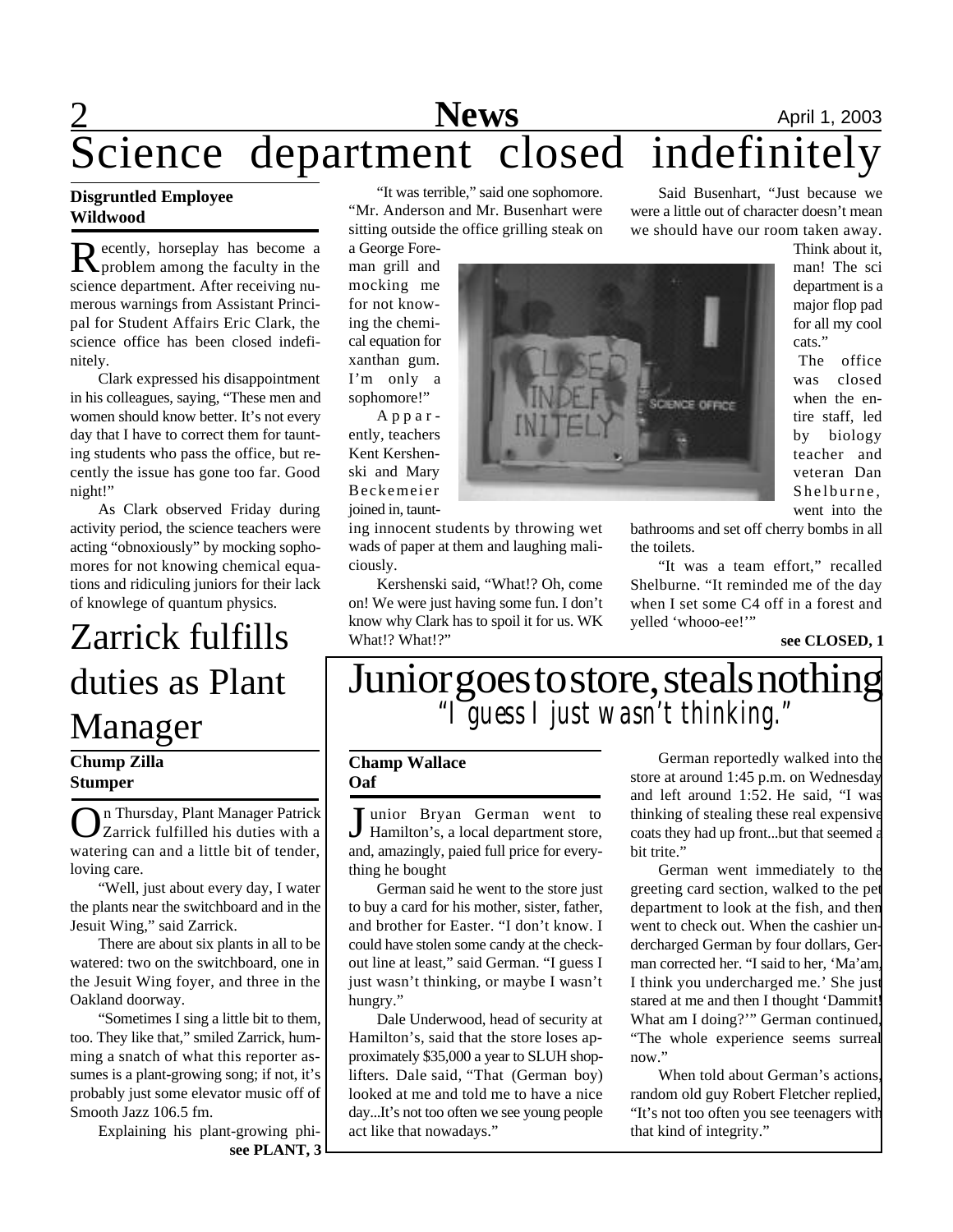## April 1, 2003 **Opinion** 3 LETTERS TO THE EDITOR Hallway walking etiquette is dying

To the Editor:

Recently, as I walked through the corridors of my beloved U. High, I noticed that something wasn't normal. Things just aren't the way they used to be. As I sit here writing this lament, I am hard-pressed to remember a time when I could walk through these halls without someone else walking the opposite direction in my lane. Whether you're in the theatre or the Jesuit Wing, the problem is quite obvious.

I know that this problem hasn't always existed. Back in freshman year, everyone left sufficient space to their left for oncoming traffic. My friends and loved ones used to be jealous when I told them stories of how organized SLUH students were when they walked through the halls, but alas, those happy times are no more.

The first step to solving a problem such as this is to identify those responsible. I fully believe that the problem lies largely with those bloody sophomores. Keeping free space on the left is the least of their concerns. They regularly cease all forward velocity to boost their own egos with cackles and hand-slapping, which seems comparable to the behavior of some less evolved clans of monkeys. It is my most sincere hope that the addition of a Physics course to their curriculum next year will teach them that one can only achieve distance when the value of velocity is greater than zero. No, wait, distance can be achieved with negative values of velocity, too...Oh yeah, that's right. Distance can be achieved only when velocity is not equal to zero. Come on, guys, this stuff isn't hard, you just have to study it.

The freshman class has its own unique way of preventing pedestrian progress. It has its roots in the fact that the entire class wants to access their lockers only at the start of activity period and the end of the day. As a result, every freshman is attempting to use his locker at exactly the same time. Since this is clearly impossible, they seem to find the need to engage in some rudimentary form of human Tetris. This, in itself, is not a bad thing. By the laws of Tetris, an infinite volume of things can fit in an object of finite capacity if they are arranged properly. Unfortunately, we are seeing the results of a generation whose childhood was dominated by Pokemon rather than classic video gaming. From a vertical perspective, tons of open space is being left unused, and the result is a backup of freshmen from the hallway's western to eastern wall. During the day's two peak times, it is virtually impossible for the queues to travel unimpeded through the freshman hallway.

Another area in which students are guilty is in the use of "hard lefts" to navigate the halls. This maneuver is the epitome of bad hallway walking. It consists of walking with one's left side in very close proximity to the wall, thus forcing oncoming walkers to leave their rightful lane to continue on their merry way. Then, when the student in question nears the end of the hallway, he will proceed to make a left turn while still hugging the wall, with no knowledge of what's coming on the other side. This

method of turning can take anyone who is making a perfectly justified "hard right" turn by surprise. Recently this problem has been further complicated by groups who make the hard left in one synchronized motion. Such an atrocity often leaves the outnumbered right-turner responsible for changing his route and making any apologies for the incident. To the student body, I ask—who gives you this authority? Why is it that the same people who wouldn't dare to make a left turn on a red in their cars don't think twice about using the same dangerous maneuver when travelling by foot?

I think these dangers are representative of a growing national trend. I believe this is part of a larger movement to "Britify" the United States. Sure, it starts with an influx of left-walkers. But, before you know it, we're living in flats and getting bottles of tea from our vending machines.

I see only one foolproof way of solving this problem. We need only to look to the airports.

The airports! We need to install moving floors in a clockwise-only direction. This will not only extingush poor walking etiquette, but also reduce stress and increase student enjoyment of their daily routines. Instead of running to make it to class on time, they need to only jump, skip, or hop off of the moving floor and stride proudly into the room.

Sincerely, Hal Weigh

### ANT

#### (from 2)

losophy, he said, "If you respect them, they'll respect you." He cited one tense moment in the administration's relations with the Jesuit wing plants: he once called his photosynthetic friends "young sprouts."

"They refused to grow for a week after that," he said.

"We're really proud of the work he's doing," said President Paul Sheridan, S.J. "The plant growth in the last couple of years here at this school has just been tremendous. Our previous (plant managers) have just watered the plants, but I think Patrick really sees the intrinsic goodness of each plant, and that has paid huge dividends."

One might think that merely watering six plants wouldn't warrant a third-floor office.

"Shhhhhhh," hushed Zarrick between giggles as he closed the door to his office. "I don't think Sheridan knows I'm up here yet." Upon further inspection, Zarrick's nameplate was actually just some cardboard, painted gold, glued to the wall.

In general, student response has been positive.

"We have plants at this school?" said one freshman, who wished to remain anonymous because he "always wanted to be an 'anonymous freshman.'"

Zarrick announced plans to bring more plants into the school, with an azalea in 2005 and, possibly, a cactus in 2007.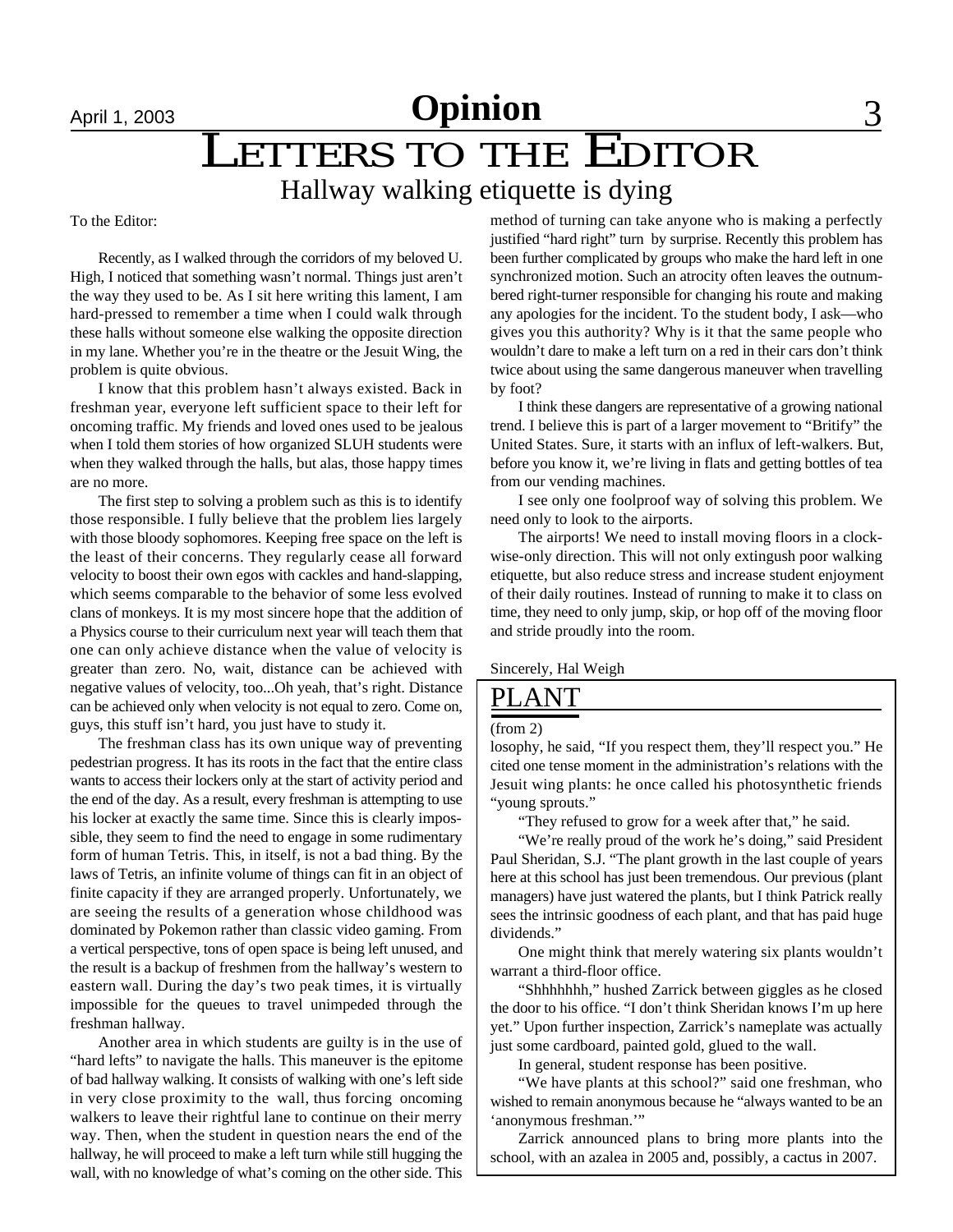### 4 **News** April 1, 2003 **News**

# \$50,000 in electronics stolen from Sheridan's car

### **Wouldn't You Like to Know**

Let Tuesday, President Paul<br>Sheridan's 2002 H2, the same type<br>of vehicle prep sports phenom LeBron ast Tuesday, President Paul Sheridan's 2002 H2, the same type James drives, was broken into in the upper lot. Inside the vehicle were ten CDs, a *Life* magazine, and \$50,000 worth of different types of electronic equipment. According to sources, the crime would have taken around five hours to complete. It is therefore quite amazing that no security guards saw the incident.

"Well, you see, I had two 25-disc CD changers hooked up to two seperate sound systems, six DVD players, four PS2s, 17 television screens, three computers, a GPS system, and a tape player," said Sheridan.

Sheridan took a vow of poverty when

he joined the Jesuits. He defended his electronics, saying, "I had the equipment in the vehicle to help the intrinsically good young men at St. Louis U. High."

Though some say that six DVD players is a bit excessive, Sheridan countered, "Well, what am I supposed to do if I—I mean the students—want to watch the *Godfather* Trilogy *and* the *Star Wars* Trilogy at the same time, and I only have one DVD player?"

Director of Security Charlie Clark could not be reached for comment during school hours. But he was found after baseball practice and said, "Well, all the cameras and high tech equipment at the school are only helpful if someone is actually using or watching the equipment, and I was—agh—unfortunately, not at school that week."

When asked if the cameras recorded the crime, Clark responded, "Well, you see, the thing about the type of cameras the school uses is, well—okay, I'll level with you, I really don't know how to use any of the equipment in the school. I have Mr. Overkamp access my e-mail for me."

Though distraught after losing so many prized possesions, the next day Sheridan was in high spirits. The school bought him a brand new 2003 BMW Z8, reportedly to help student morale, and thus help the school. Sheridan's H2 was sold to a scrap metal yard for \$210.

According to sources close to Sheridan, next year's tuition will skyrocket to a whopping \$28,000, more than most colleges. When asked about the increase in tuition, Sheridan said, "It will be okay. No one has questioned the reasons behind past increases."

### SLUH accidentally purchases Gobi Desert *Science department makes best of situation, proposes survival class*

#### **Vergil Poet**

L unchlady Kathy Hylla made what<br>
she called "a grave mistake" when<br>
she omitted an "s" from the dessert order unchlady Kathy Hylla made what she called "a grave mistake" when form for next month's lunch menu. She then unknowingly sent the order form to Food Service Inc. "just as I did a hundred times before," said Hylla. Unlike the hundred or so times, this order form asked for "desert" instead of "dessert."

How Food Service Inc. had possesion of the Gobi Desert in the first place is a bit of a question. They obviosly assumed that for some reason Hylla meant to purchase the Gobi Desert instead of a surplus of delicious cookies.

"Mmm, gooey cookies," drooled science teacher Tim O'Keefe.

Said a representative from Food Service Inc., "The land in the Gobi Desert formerly owned by Food Service Inc. is now under the control of St. Louis Univrsity High School. It is being used for the harvestation of 'foodstuffs.'"

Upon hearing the statement, a sur-

prised senior uttered, "So that's where tacquitos come from." He continued with his own theory of Food Service Inc.'s use of the desert: "It's very obvious to me what the desert is used for," the senior said. "It's their next step in world domination." He elaborated, saying that the first step of their plan is to take money from the elite upper class via adolescent pockets. "That step of the plan is obviously well under way," he confirmed.

All is not lost, despite the fact that SLUH has accidentally purchased hundreds of miles of useless land continents away. The ever optimistic Plant Manager, Patrick Zarrick, has already proposed a Survival Techniques course, which would be taken as a science credit. In the spirit of bolstering GPA's, the class, which will be held during the summer, will also be taken on a pass/fail basis. "The objective of the course is fairly straight-forward. If you live, you pass. If you don't, well..." Zarrick trailed off. He later confirmed that dying while in the desert assumes a failing grade. "We expect a 90% success rate," stated Zarrick.

Some faculty members aren't as optimistic as Zarrick. "Hasn't he ever read *Lord of the Flies*?" asked freshman English teacher Tim Curdt.

Zarrick assured the *Prep News* that there would be no eating of people while in the desert. He would not comment on whether or not he was willing to die for that belief. Apparently, students are willing to take that risk. Rex Henderson, senior and current Outdoor Experince Club President, complained, "We didn't have anything near that cool last year." When asked about the Gobi's harsh climate, which is actually quite cold, Henderson replied, "I'm sure Zarrick has it figured out. Ha! Well, we could just have lots of blankets. Or something."

President Paul Sheridan, S.J., offered the definitive position on SLUH's newly acquired international classroom. "When we learned of the error, we did just as we would teach our boys to do," Sheridan said. "We problem solved and came up with a solution that could really further the school, intrinsically."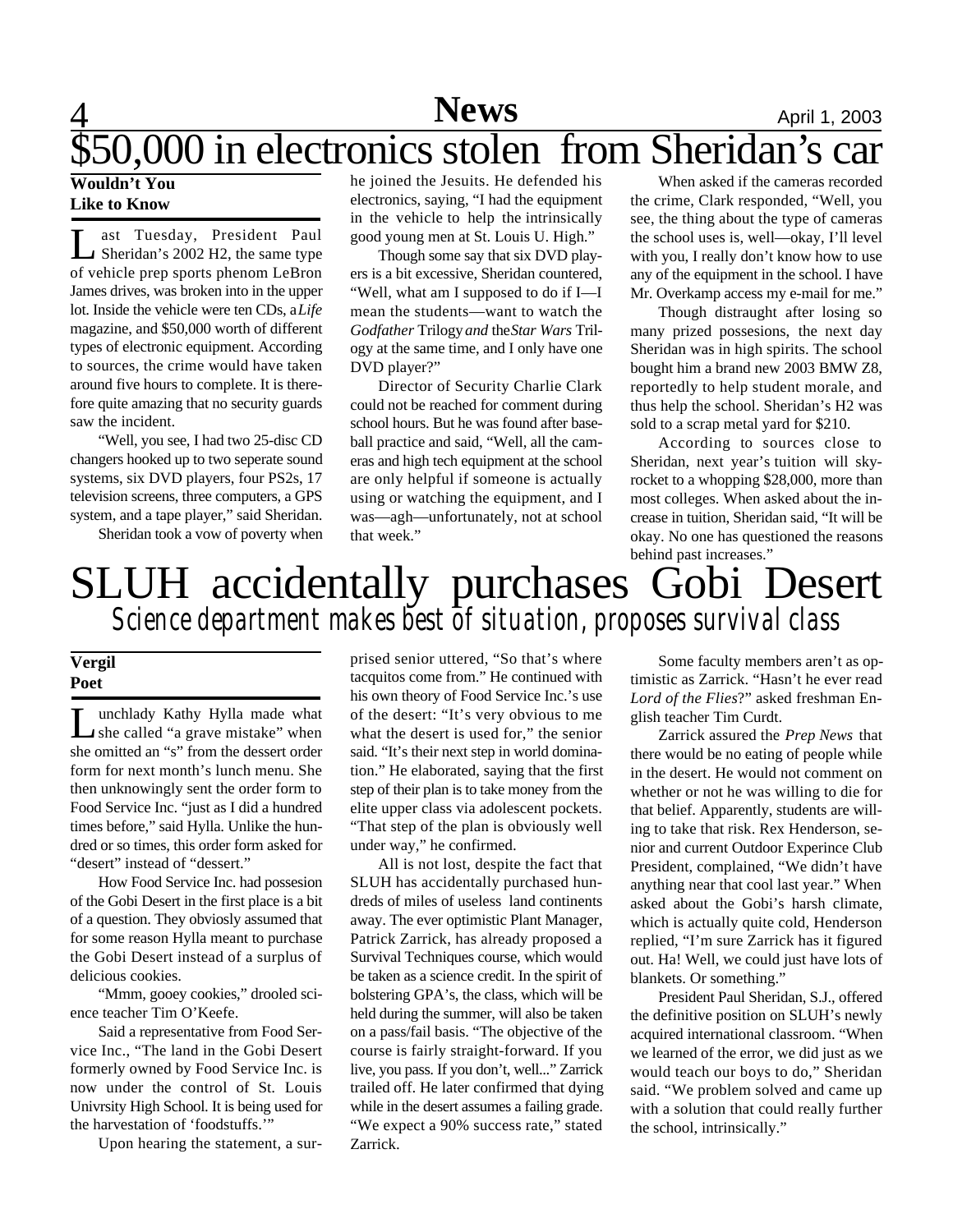# April 1, 2003 **Filler** 5 onahan falls off roof, loses two tee

#### **Kay Quinn Health Beat**

As AP U.S. History teacher Dr. Dano<br>Monahan set out to finish "my one s AP U.S. History teacher Dr. Dano last thing to do" before starting the strenuous school year, he thought he'd be fixing only an out-of-place wind turbine on his roof. Instead, he ended up making an unexpected trip to DePaul Health Center because of a bad fall from that roof, leaving him with eight stitches on his head and a possibly broken seventh cervical vertebra.

The accident happened last Wednesday, when Monahan decided to fix a faulty wind turbine that was no longer keeping his attic cool. Already on top of the first story of his house, he laid a ladder up against the second story to get at the wind turbine, something he's been doing for years. Unfortunately, halfway up the ladder, it started to slide to the side and tipped over. Monahan realized what was happening too late, and he fell to the first story roof, leaving him with several bruises.

However, his trouble didn't end there. His head at the bottom of the inclined roof and his feet above him, he tried shifting to where his legs would be on the downslope.

### **Lord Nerdum Conclave of Whiners**

L ast Friday, Assistant Principal for Student Affairs H. Eric Clark astounded students while making an unsuspected alteration of the usual routine of the afternoon announcements. While delivering the afternoon announcements, Clark commented on recent thefts. He cautioned students to lock their lockers and not to use the cubby holes in front of the cafeteria. He then proceeded to say that "There are *robbers* among us."

"I had no idea what he was talking about. I was flabbergasted," stated junior Jack Ryan, who has been concerned about the recent breathalyzer robbery.

Upon questioning, Clark confessed that he had received a thesaurus from his

Unfortunately, as he put it, "Being a gymnast was never one of my priorities," and, in his attempt to center himself, he rolled on his side and tumbled off the roof. On his way down, his head struck the side of his air conditioner, leaving a substantial gash. The fall also may have cracked his seventh cervical vertebra and poked two teeth out. Completely out of whack, he wiggled his fingers to make sure nothing was wrong with his spinal cord and found everything all right, but he was bleeding badly from the head.

So, he found a seat on his patio furniture and held a towel to his head. Because his wife works as a preschool teacher, she wasn't home at the time, but luckily his next-door neighbor called 911.

Monahan encountered even more problems once he got to the health center. Two attendants started arguing as to whether he was a trauma two or three case and left him waiting in pain for quite a while. Monahan later commented that "It was like something out of a Woody Allen movie." Monahan then underwent some x-rays and CAT-scans to determine the severity of the injury and the final diagnosis was a concussion and possibly fractured seventh clavicle.

The doctors still aren't sure as to the extent of the injuries though, specifically the possibility of a fracture to his seventh cervical vertebra, prompting Monahan to comment, "I guess that's why they call it the practice of medicine: they're still practicing."

He was kept overnight, but was released Thursday and given some painkillers. Nurse Scott Gilbert, R.N., said that Monahan is a very lucky man to even be alive. "Worst-case scenario that could have happened was the good possibitlity of sustaining a paralyzing blow, if not death." He also added that the air conditioner Monahan struck on the way down, "may have been a blessing in disguise."

It's possible the injuries Monahan sustained would have been worse if he didn't hit the air conditioner and landed squarely on the ground below.

While recuperating, the recently-retired Dr. Richard Mueller filled in for Monahan's AP U.S. History classes. But the injury didn't keep him out long, as he arrived back for a full day on Tuesday. Although he does admit, "My days as a high-wire trapeze artist are over...Hopefully we'll keep some people off roofs."

## receives thesaurus, changes sayings

family for Christmas.

"It took me a while to learn how to utilize it, but I finally got the hang of it," said Clark. "I hope to implement the phrases 'crook,' 'stealer,' and 'burglar' in future announcements, instead of the traditional thief."

This has caused students to ask if other key "Clark" phrases will change. Clark responded with a resounding "affirmative." The most notable change will be that, from now on, the gymnasium will no longer be "transformed" to the house of the Lord. It will be changed/altered/temporarily switched to the residing place/ crib/hangout of the Son of Man/Almighty/ the Alpha and the Omega.

"That's nine possibilities. It's crazy!" said an excited Clark.

Clark also commented that he would

have a new way of describing student appearance on formal attire days. "It's going to be hard to say something like, 'You guys look sharp,' but I hope to do it," said Clark, "Maybe I'll even use 'slick.'"

Most faculty members have had a positive reaction to Clark's new vocabulary. AP United States history teacher Dano Monahan said, "I wish those damn students of mine would get a thesaurus."

Math teacher Tom Flanagan also had some comments. "Neeargh, the crew on me ship believe this Clark to be a fine sailor. Y'ar, what think ye, Polly?" he remarked as he looked at the stuffed parrot attached to his shoulder with old clothespins.

When asked about his newfound vocabulary, Clark responded "Get out of my office."